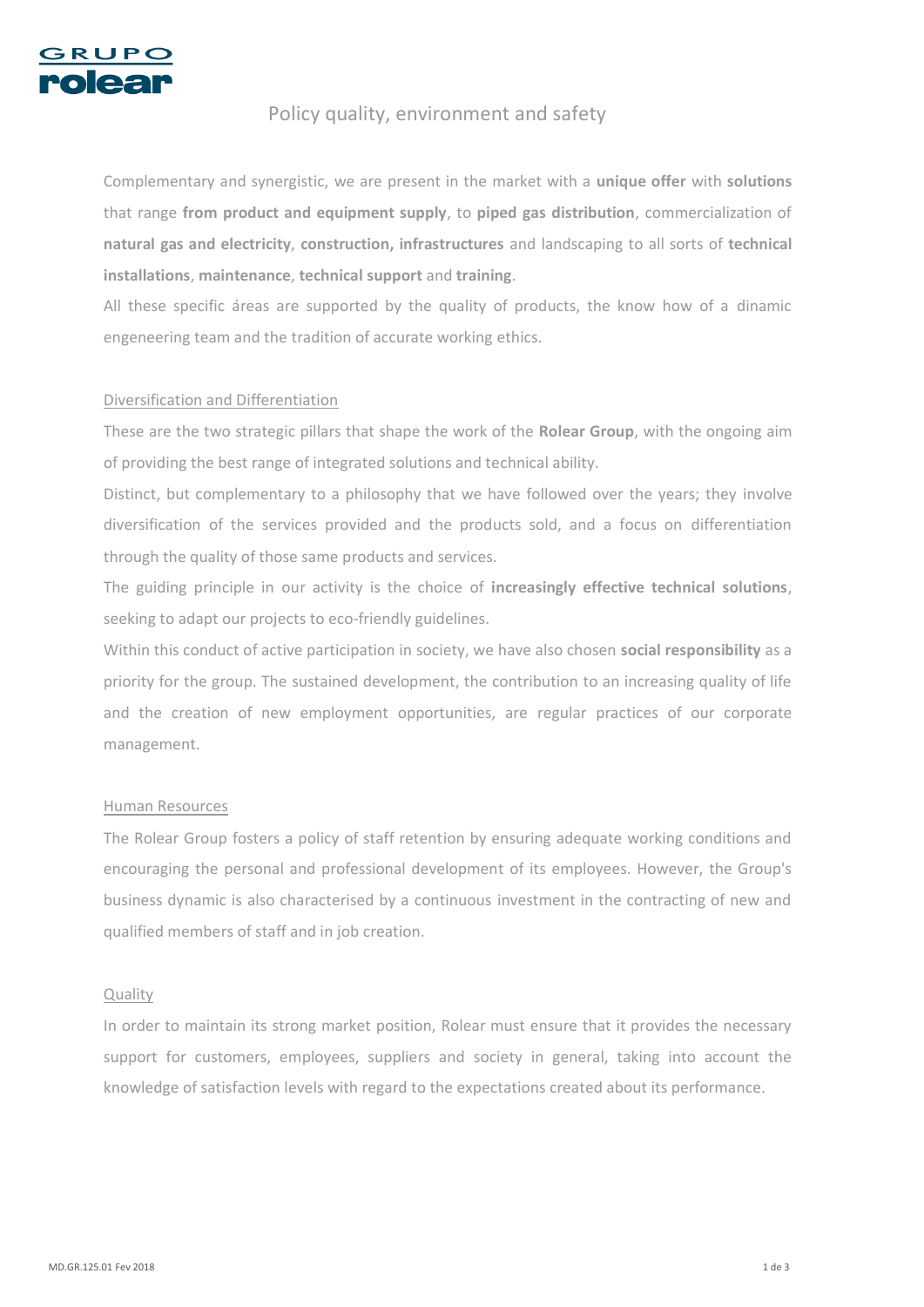

The quality management system, recognized and certified by the Company International Certification (eiC), that we, have set up has allowed us to reach high standards on behalf of our customers and suppliers, but it has also encouraged our employees to strive for continuous improvement in their performance.

### Health and Safety

Rolear's employees and subcontractors are aware of the company's commitment in respect of occupational health and safety. To this end, it monitors and controls the risks associated with its operations and activities, implements and maintains risk prevention and mitigation procedures, identifies the response capacity in the case of accidents and emergencies, and investigates incidents and accidents.

Our employee's health is also an asset that we must look after. With this in mind all of our staff members are checked over regularly by a specialised company, ensuring they are able to get access to medical care as and when necessary.

We are committed to identifying and fulfilling our conformity obligations (legal requirements and any others that may be applicable) effectively, and to taking the necessary measures with a view to preventing injury and other circumstances that could be prejudicial to the health of all those who work for us.

#### Environment

Rolear believes environmental management to be a strategic factor for competitiveness and takes steps to control and keep to a minimum any environmental impact that may arise as a direct or indirect result of its activities. As part of its responsible performance, it ensures the fulfilment of conformity obligations and the adoption of sustainable practices to safeguard the environment:

1. Selective collection of waste produced and forwarding of the waste to licensed waste management operators under environmentally adequate conditions and accompanied by the relevant documentation.